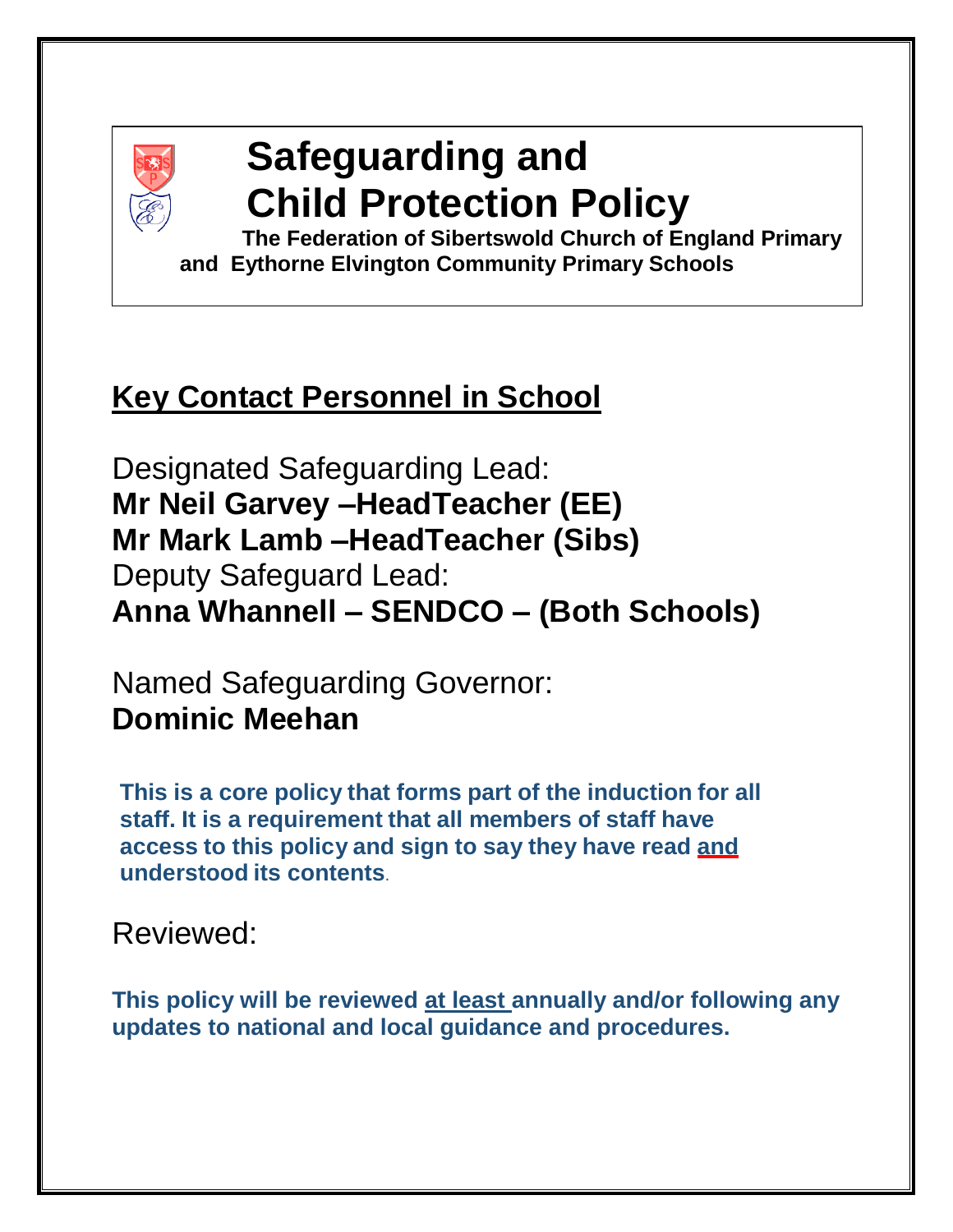## **Contents**

|                                                                           | Page no        |
|---------------------------------------------------------------------------|----------------|
|                                                                           |                |
| What to do if you have a welfare concern - flowchart                      | 4              |
| <b>Introduction and Ethos</b><br>1.                                       | 5              |
| 2.<br>Definition of Safeguarding                                          | 5              |
| 3.<br>Context                                                             | $\overline{5}$ |
| <b>Related Safeguarding Policies</b><br>4.                                | 6              |
| 5.<br><b>Key Responsibilities</b>                                         | 7              |
| Recognition and Types of Abuse and Neglect<br>6.                          | 8              |
| Safeguarding and Child Protection Procedures<br>7.                        | 9              |
| 8.<br><b>Record Keeping</b>                                               | 10             |
| 9.<br>Multi-Agency Working                                                | 11             |
| 10. Confidentiality and Information Sharing                               | 11             |
| 11. Complaints                                                            | 11             |
| 12. Staff induction, Awareness and Training                               | 11             |
| 13. Safe Working Practice                                                 | 12             |
| 14. Staff Supervision and Support                                         | 12             |
| 15. Safer Recruitment                                                     | 13             |
| 16. Allegations Against Members of Staff and Volunteers                   | 13             |
| 17. Safeguarding Children with Special Educational Needs and Disabilities | 14             |
| 18. Peer on Peer Abuse                                                    | 14             |
| 19. Online Safety                                                         | 15             |
| 20. Curriculum and Staying Safe                                           | 15             |
| 21. The Use of School Premises by Other Organisations                     | 16             |
| 22. Security                                                              | 16             |
| 23. Monitoring and Review                                                 | 16             |
| 24. Local Support                                                         | 16             |
| 25. National Support                                                      | 17             |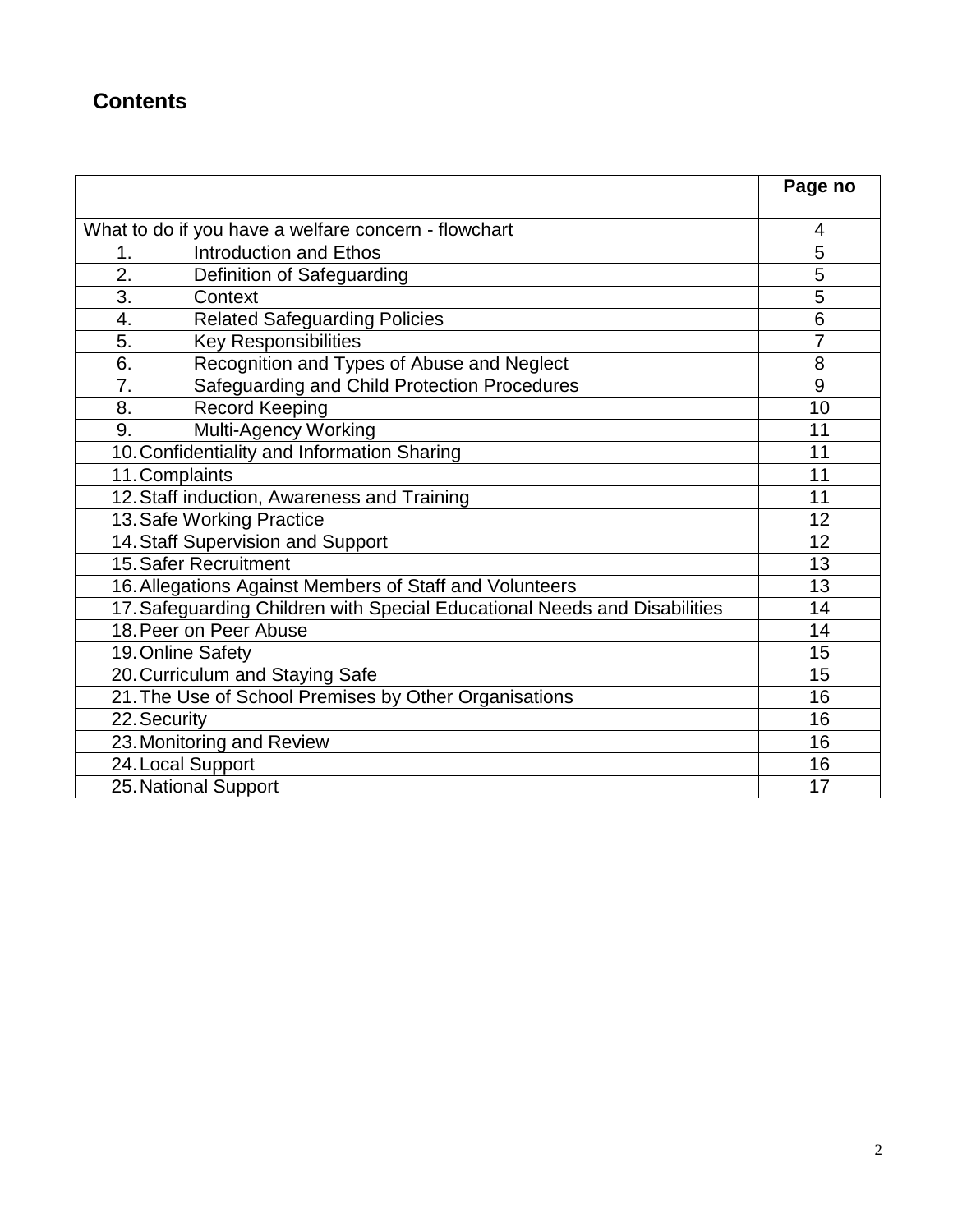## **What to do if you have a welfare concern in The Federation of Sibertswold Church of England Primary and Eythorne Elvington**



At all stages the child's circumstances will be kept under review The DSL/Staff will request further support if required to ensure the **child's safety** is **paramount**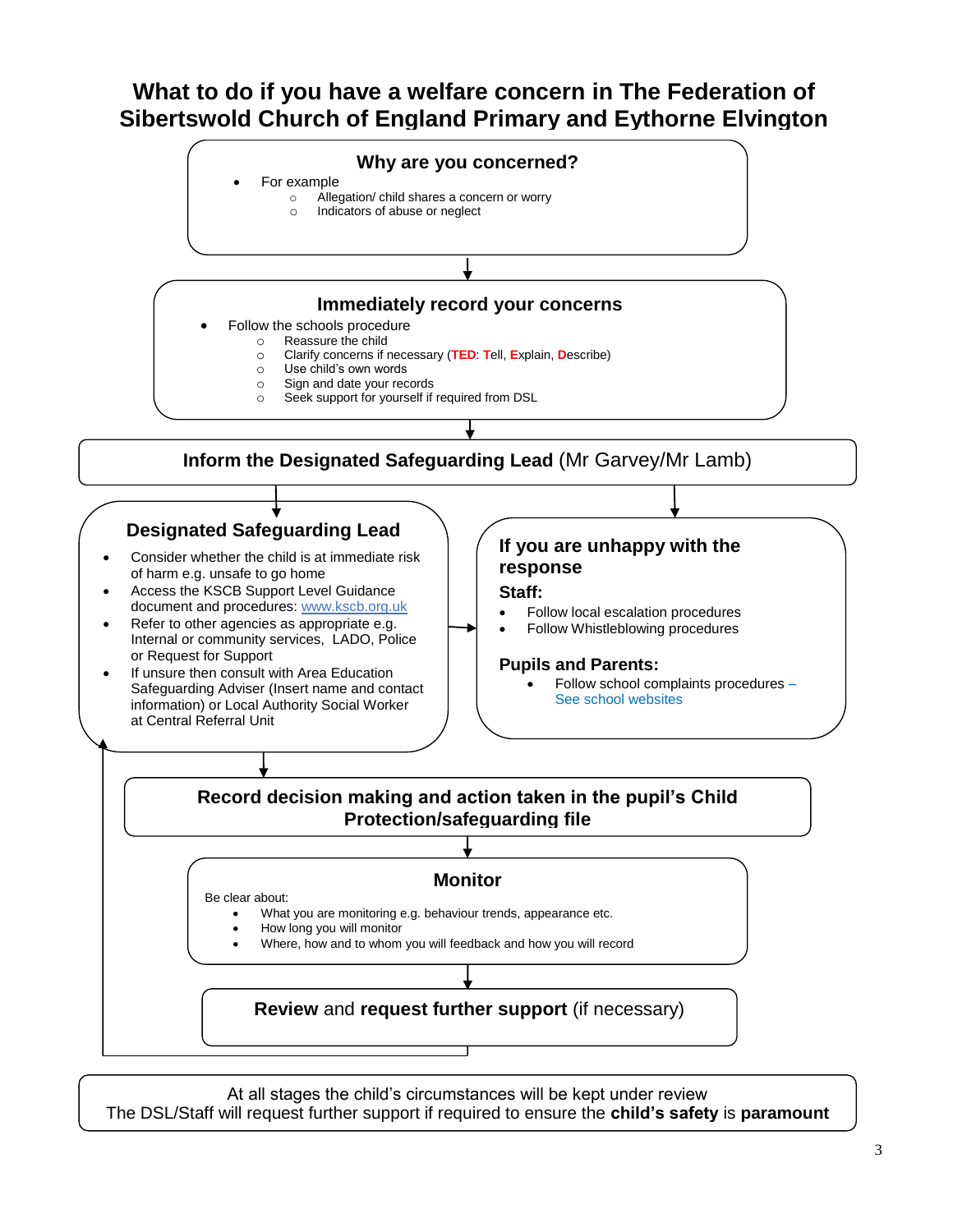## **1. Introduction and Ethos**

- The Federation of Sibertswold Church of England Primary and Eythorne Elvington Community Primary Schools is a community and all those directly connected (staff, volunteers, governors, parents, families and pupils) have an essential role to play in making it safe and secure. The Federation of Sibertswold Church of England Primary and Eythorne Elvington Community Primary Schools recognise our statutory responsibility to safeguard and promote the welfare of all children.
- The Federation of Sibertswold Church of England Primary and Eythorne Elvington Community Primary Schools recognises the importance of providing an ethos and environment within school that will help children to be safe and feel safe. In our school children are respected and encourage to talk openly.
- Our school core safeguarding principles are:
	- o We are an important part of the wider safeguarding system for children.
	- $\circ$  It is our whole school responsibility to safeguard and promote the welfare of children.
	- $\circ$  All children (defined as those up to the age of 18) regardless of age, gender, ability, culture, race, language, religion or sexual identity, have equal rights to protection.
	- $\circ$  All children have a right to be heard and to have their wishes and feelings taken into account.
	- o All our staff understand safe professional practice and adhere to our safeguarding policies.

## **2. Definition of Safeguarding**

- "Safeguarding is not just about protecting children, learners and vulnerable adults from deliberate harm, neglect and failure to act. It relates to broader aspects of care and education." (Inspecting safeguarding in early years, education and skills settings, Ofsted, September 2018).
- All safeguarding policies will be reviewed on an annual (minimum) basis by the Governing Body which has responsibility for oversight of school safeguarding and child protection systems. The Designated Safeguarding Lead / Head Teacher will ensure regular reporting on safeguarding activity and systems in school to the Governing Body. The Governing Body will not receive details of individual pupil situations or identifying features of families as part of their oversight responsibility.
- There are four main elements to our child protection policy
	- o **Prevention** (e.g. positive, supportive, safe school culture, curriculum and pastoral opportunities for children, safer recruitment procedures);
	- o **Protection** (by following the agreed procedures, ensuring all staff are trained and supported to respond appropriately and sensitively to safeguarding concerns);
	- o **Support** (for all pupils, parents and staff, and where appropriate specific intervention for those who may be at risk of harm);
	- o **Working with parents and other agencies** (to ensure appropriate communications and actions are undertaken).
- The procedures contained in this policy apply to all staff (including temporary staff and volunteers) and governors and are consistent with those of Kent Safeguarding Children Board (KSCB).

## **3. Context**

- This policy has been developed in accordance with the principles established by the Children Acts 1989 and 2004 and related guidance. This includes:
	- o DfE guidance Keeping Children Safe in Education 2021 (KCSIE)
	- o Working Together to Safeguard Children 2018 (WTSC)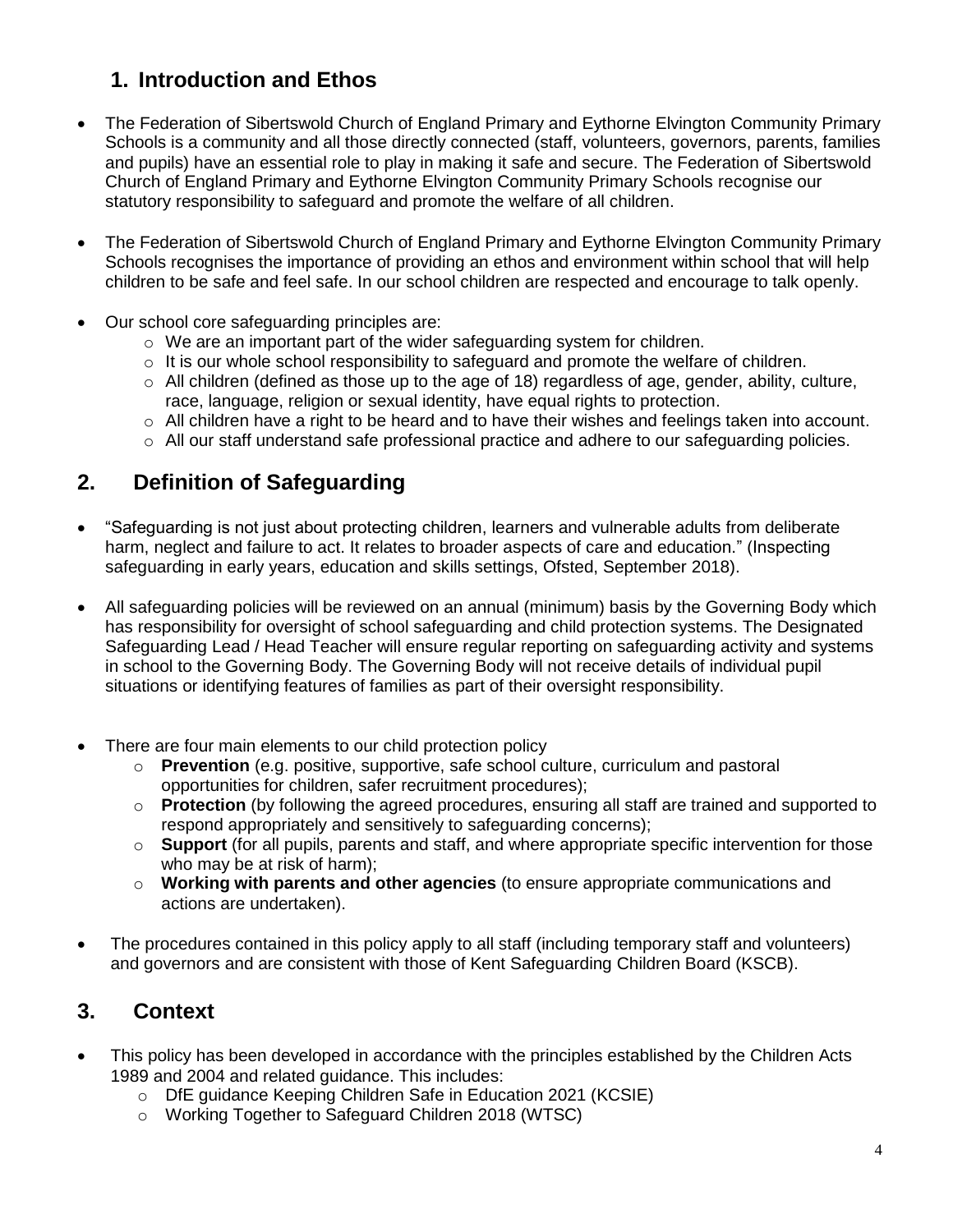- $\circ$  Ofsted guidance 'Inspecting safeguarding in early years, education and skills settings' (2018)
- o Framework for the Assessment of Children in Need and their Families (2000)
- o Kent and Medway Safeguarding Children Procedures (Online)
- o Early Years and Foundation Stage Framework 2017 (EYFS)
- Section 175 of the Education Act 2002 requires school governing bodies, local education authorities and further education institutions to make arrangements to safeguard and promote the welfare of all children who are pupils at a school, or who are students under 18 years of age. Such arrangements will have to have regard to any guidance issued by the Secretary of State.
- The federation acknowledges that this policy recognises a range of specific safeguarding issues including (but not limited to):
	- o Bullying (including cyberbullying)
	- o Children and the court system
	- o Children Missing Education (CME)
	- o Children with family members in prison
	- o Child missing from home or care
	- o Child Sexual Exploitation (CSE)
	- o Child criminal exploitation (County Lines)
	- o Domestic Abuse
	- o Homelessness
	- o Drugs and alcohol misuse
	- o Fabricated or induced illness
	- o Faith abuse
	- o Female Genital Mutilation (FGM)
	- o Forced marriage
	- o Gangs and youth violence
	- o Gender based abuse and violence against women and girls
	- o Hate
	- o Honour based abuse
	- o Mental health
	- o Missing children and adults
	- o Online safety
	- o Peer on Peer Abuse
	- o Prevent duty (radicalisation and extremism)
	- o Private fostering
	- o Relationship abuse
	- o Sexual violence and sexual harassment between children
	- o Human trafficking and modern slavery
	- o Youth produced sexual imagery or "Sexting"

(Also see Annex A within 'Keeping children safe in education' 2018)

#### **4. Related Safeguarding Policies**

- . This policy is one of a series in the school's integrated safeguarding portfolio and should be read in conjunction with the policies as listed below:
	- o Behaviour Management, linked to the Use of Physical Intervention
	- o Searching, screening and confiscation
	- o Online Safety and Social Media
	- o Anti-Bullying
	- o Data Protection and Information Sharing
	- o Image Use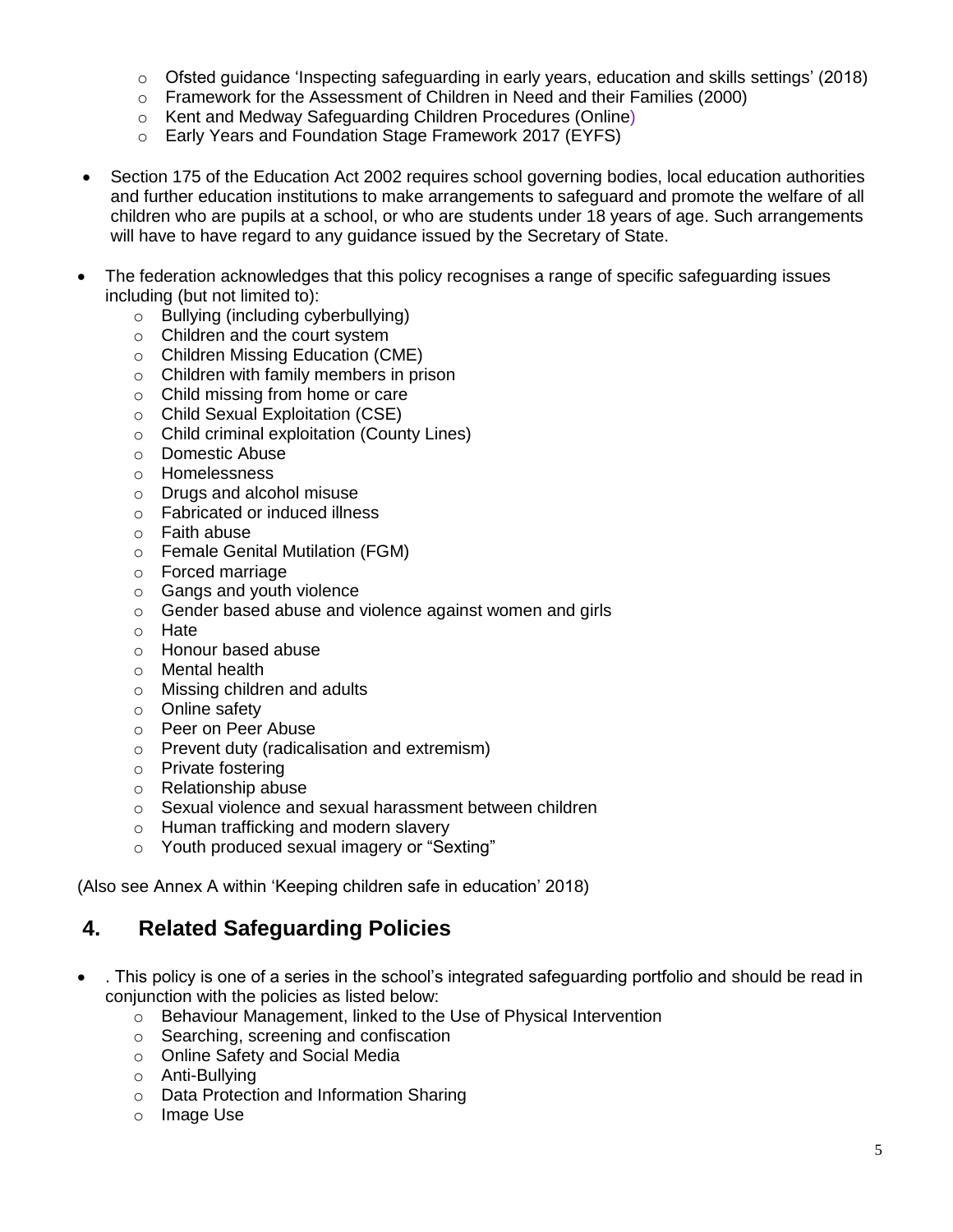- o Sex & Relationship Education
- o Personal and Intimate Care
- o Health and Safety
- o Attendance
- o Risk Assessments (e.g. school trips, use of technology)
- o First Aid and Accidents
- o Managing Allegations Against Staff
- o Staff Behaviour Policy (including Acceptable Use of Technology)
- o Safer Recruitment
- o Whistleblowing

## **5. Key Responsibilities**

- The governing body, teachers and Senior Leaders have read and will follow KCSIE 2021.
- The school has a nominated governor for safeguarding. The nominated governor will take the lead role in ensuring that the school has an effective policy which interlinks with other related policies; that locally agreed procedures are in place and being followed; and that the policies are reviewed at least annually and when required.
- The Governing Body, Head Teacher and Leadership Team will ensure that the DSL is properly supported in their role.

#### **5.1 Designated Safeguarding Lead (DSL)**

- The federation have appointed members of the leadership team Mr Mark Lamb and Mr Garvey as the Designated Safeguarding Leads (DSL). The DSL has the overall responsibility for the day to day oversight of safeguarding and child protection systems in school.
- (SENDCO) will act as Deputy DSL across the Federation.
- The DSL will undergo appropriate and specific training to provide them with the knowledge and skills required to carry out their role. The DSL and any deputy DSL's training will be updated formally every two years but their knowledge and skills will be updated through a variety of methods at regular intervals and at least annually.

#### **It is the role of the DSL to:**

- $\circ$  Act as the central contact point for all staff to discuss any safeguarding concerns
- $\circ$  Maintain a confidential recording system for safeguarding and child protection concerns
- o Coordinate safeguarding action for individual children
	- In the case of Children Looked After the DSL should have the details of the child's social worker and the name of the virtual school head in the authority that looks after the child (with the DSL liaising closely with the designated teacher)
- o Liaise with other agencies and professionals in line with WTSC 2018
- $\circ$  Ensure that locally established referral procedures are followed as necessary
- $\circ$  Represent, or ensure the school is appropriately represented at multi-agency safeguarding meetings (including Child Protection conferences)
- $\circ$  Manage and monitor the school's role in any multi-agency plan for a child.
- o Be available during term time (during school hours) for staff in the school to discuss any safeguarding concerns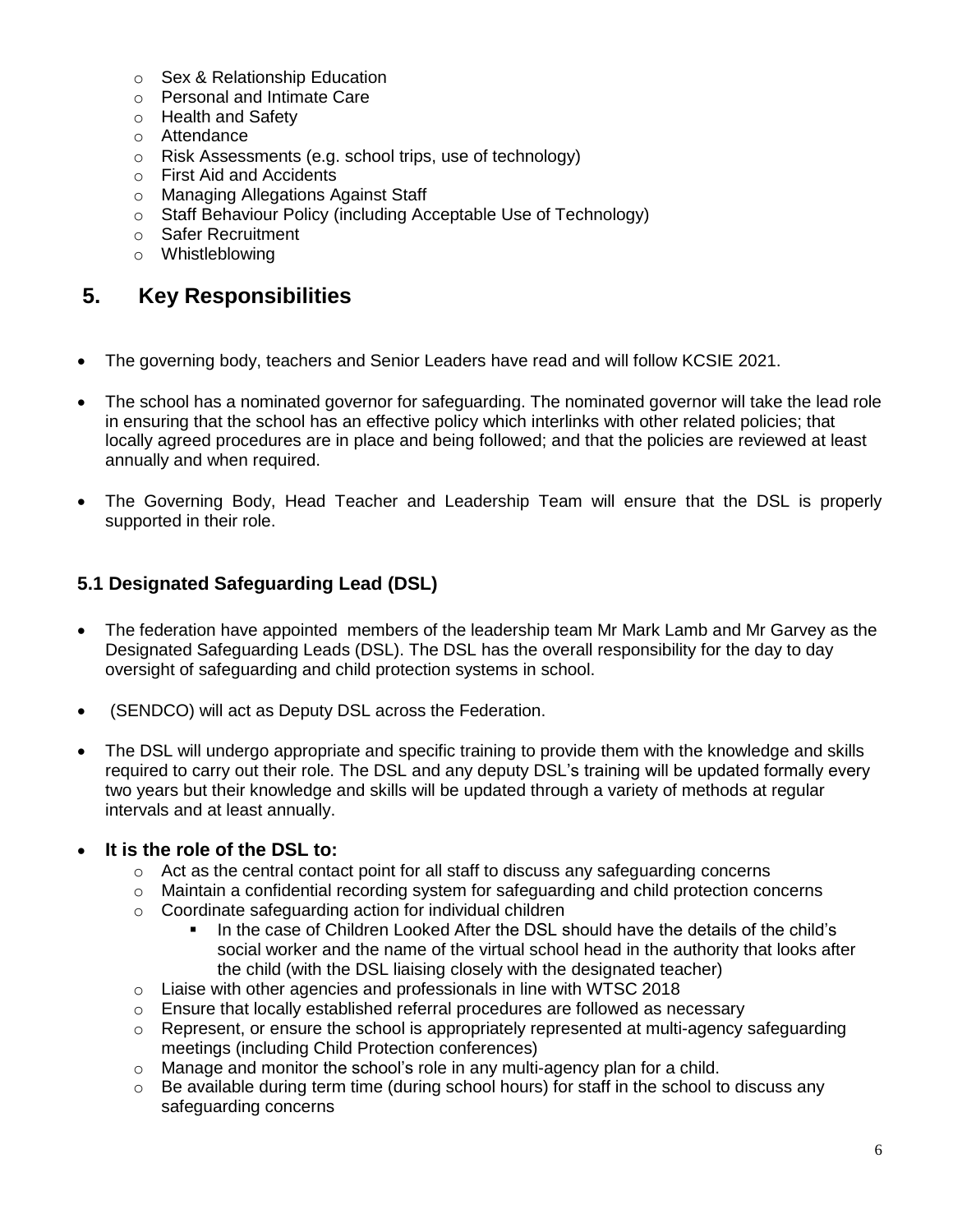o Ensure all staff access appropriate safeguarding training and relevant updates in line with the recommendations within KCSIE (2021)

#### **5.2 Members of Staff**

- **All members of staff have a responsibility to:**
- To provide a safe environment in which children can learn.
- Be prepared to identify children who may benefit from early help.
- Consider wider environmental factors in a child's life that may be a threat to their safety and/or welfare.
- To understand the early help process and their role in it.
- To understand your schools safeguarding policies and systems.
- To undertake regular and appropriate training which is regularly updated.
- Be aware of the process of making referrals to children's social care and statutory assessment under the Children Act 1989.
- Know what to do if a child tells them that he or she is being abused or neglected.
- Know how to maintain an appropriate level of confidentiality.
- Be aware of the indicators of abuse and neglect so that they are able to identify cases of children who may be in need of help or protection.

#### **5.3 Children and Young People**

- **Children and young people (pupils) have a right to:**
	- o Contribute to the development of school safeguarding policies
	- o Receive help from a trusted adult.
	- $\circ$  Learn how to keep themselves safe by recognising when they are themselves at risk and how to get help when they need it, including online.

#### **5.4 Parents and Carers**

- **Parents/carers have a responsibility to:**
	- o Understand and adhere the relevant school/policies and procedures.
	- o Talk to their children about safeguarding issues with their children & support the school in their safeguarding approaches.
	- o Identify behaviours which could indicate that their child is at risk of harm including online and seek help and support from the school, or other agencies.

Parents can obtain a copy of the school Child Protection Policy and other related policies on request and can view them via the school websites [www.eythorne-elvington.kent.sch.uk](http://www.eythorne-elvington.kent.sch.uk/) and www.sibertswold.kent.sch.uk.

## **6. Recognition and Types of Abuse and Neglect**

- All staff in school should be aware of the definitions and indicators of abuse and neglect. There are four categories of abuse:
	- o Physical abuse
	- o Sexual abuse
	- o Emotional abuse
	- o Neglect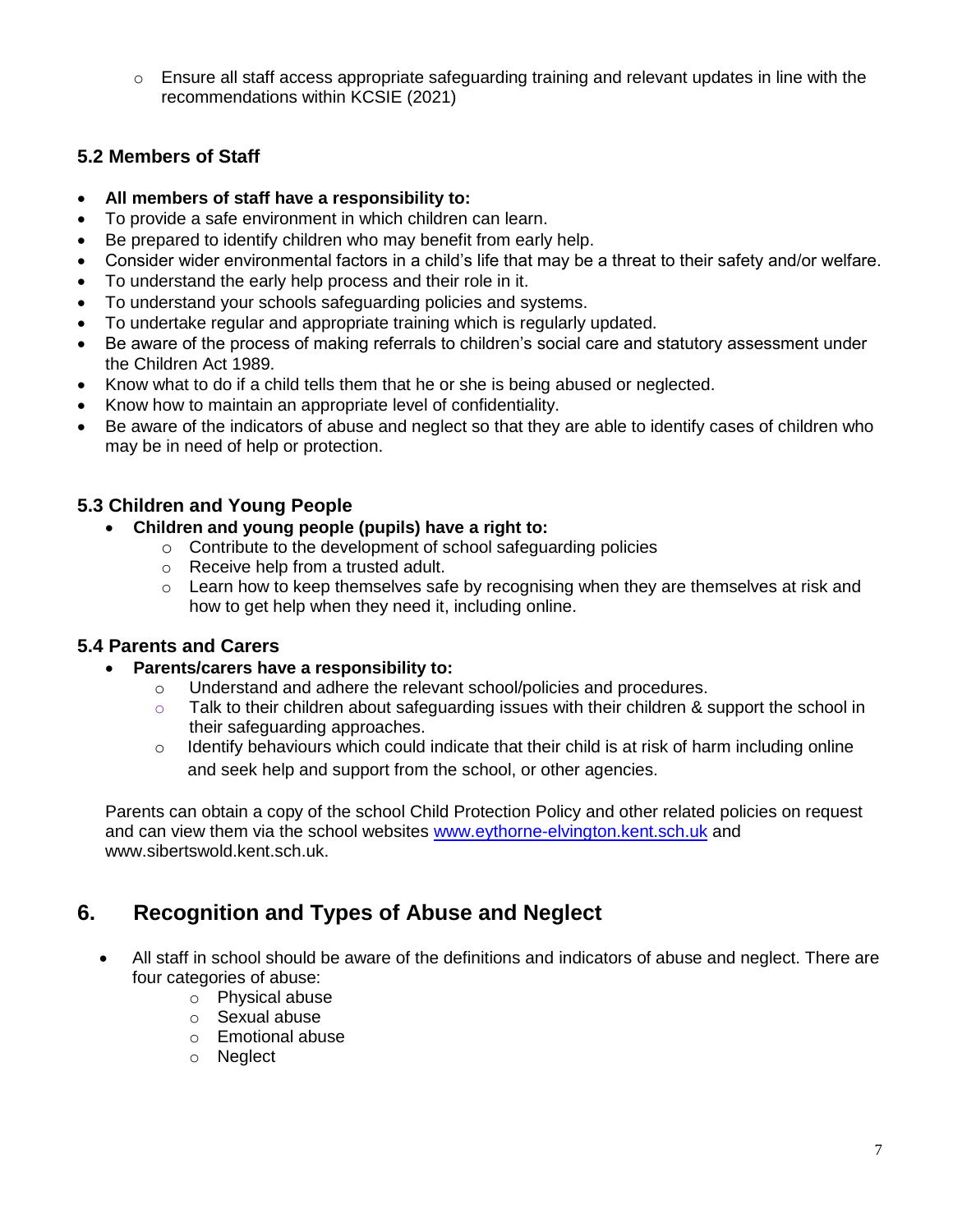- Members of staff are aware that child welfare concerns may arise in many different contexts and can vary greatly in terms of their nature and seriousness.
- The warning signs and symptoms of child abuse and neglect can vary from child to child. Children also develop and mature at different rates, so what appears to be worrying behaviour for a younger child might be normal for an older child.
- Parental behaviors' may also indicate child abuse or neglect, so staff should also be alert to parent-child interactions or concerning parental behaviours; this could include parents who are under the influence of drugs or alcohol or if there is a sudden change in their mental health.
- By understanding the warning signs, we can respond to problems as early as possible and provide the right support and services for the child and their family. It is important to recognise that a warning sign doesn't automatically mean a child is being abused.

## **7. Safeguarding and Child Protection Procedures**

• The Federation of Sibertswold Church of England Primary and Eythorne Elvington Community Primary Schools adheres to the KSCB Safeguarding Children Procedures. The full KSCB procedures and additional guidance relating to specific safeguarding issues can be found on the KSCB website [www.kscb.org.uk](http://www.kscb.org.uk/)



All members of staff are expected to be aware of and follow this approach:

- It may not always be appropriate to go through all four stages sequentially and if a child is in immediate danger or is at risk of harm, a request for support should be made immediately to Children's Social Work Services and/or the police.
- **The role of the school in situations where there are child protection concerns is NOT to investigate but to recognise and refer.**
- The DSL may seek advice or guidance from Area Education Safeguarding Adviser from the Education Safeguarding Team before making a decision regarding next steps. They may also seek advice or guidance from a social worker at the Front Door service.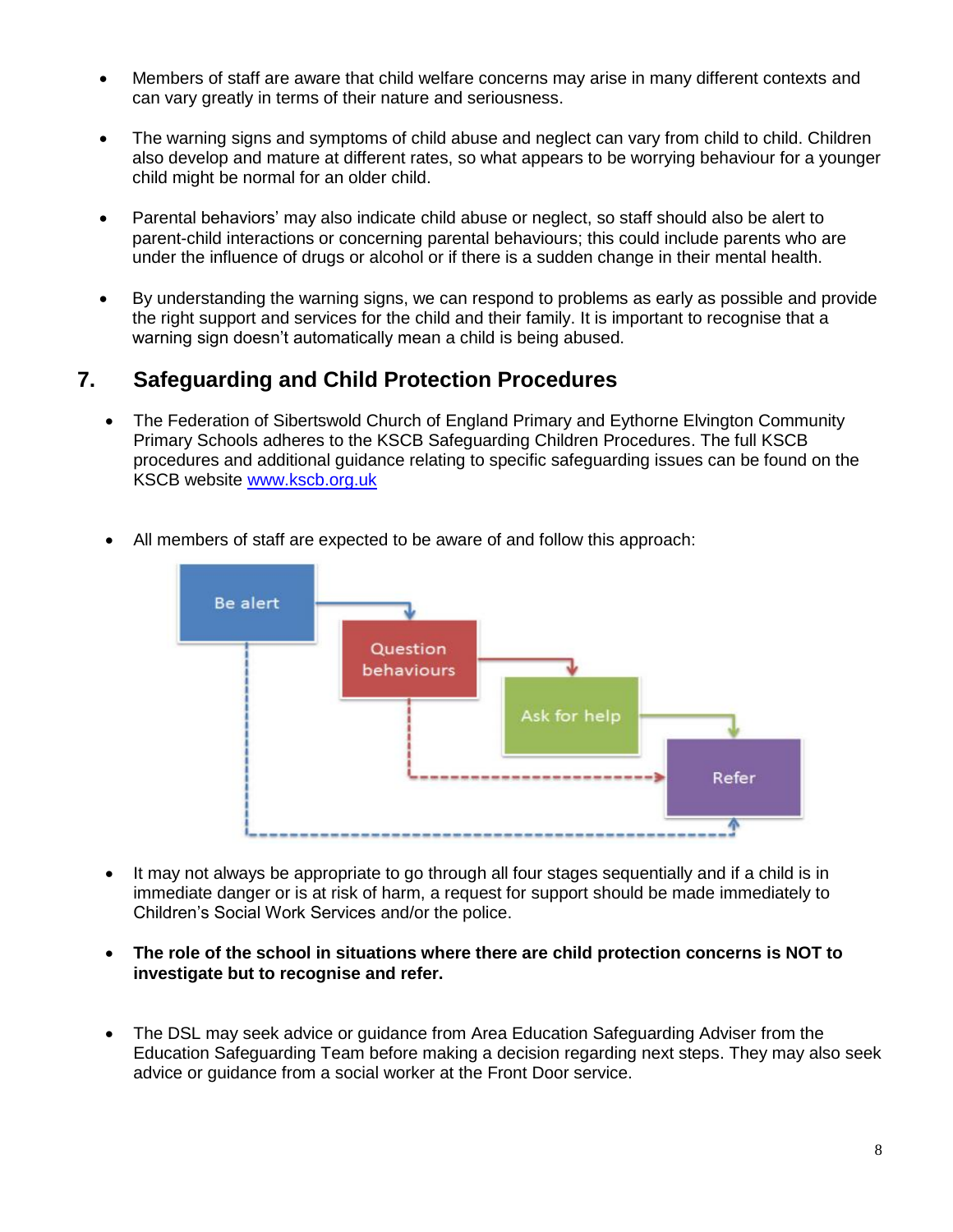- All members of staff are made aware of the internal and local early help support services. Where a child is being offered or receiving early help support, staff will be supported to understand their role in any early help assessment or intervention. This includes identifying emerging problems, liaising with other professionals, and in some cases acting as the lead practitioner.
- The DSL will keep all early help cases under constant review and consideration will be given to a request for support to the Front Door if the situation does not appear to be improving or is getting worse.
- All staff are aware of the process for making request for support referrals for statutory assessments under the Children Act 1989, along with the role they might be expected to play in such assessments.
- **In all but the most exceptional circumstances, parents /carers will be made aware of the concerns for their child at the earliest possible stage.** In the event of a request for support to the Front Door being necessary, parents/carers will be informed and consent to this will be sought in line with guidance provided by KSCB, unless there is a valid reason not to do so, for example if to do so would put a child at risk of harm to would undermine a criminal investigation.
- In the absence of the availability of the DSL to discuss an immediate and urgent concern, staff can seek advice from the Deputy DSL. They may also seek advice from the Education Safeguarding Team or via consultation from a Local Authority social worker at the Front Door. If anyone other than the DSL makes a referral to external services, then they will inform the DSL as soon as possible.
- On occasion, staff may pass information about a child to the DSL but remain anxious about action subsequently taken. Staff should feel able to check the progress of a case with the DSL so that they can reassure themselves the child is safe and their welfare is being considered. If following this process, the staff member remains concerned it is the responsibility of that staff member to follow the school's escalation process.
- If a child's situation does not appear to be improving, then the DSL (or the person that made the request for support) will consider re-referral. Professional disagreements (escalation) will be responded to in line with the KSCB procedures and DSLs may request support via the Education Safeguarding Team.

## **8. Record Keeping**

- Staff will record any welfare concern that they have about a child on the school's safeguarding website MY CONCERN (with a body map if injuries have been observed uploaded). Once uploaded they will then alert the DSL through the website and they will react accordingly. All Records will be completed as soon as possible after the incident/event, using the child's words.
- All safeguarding concerns, discussions and decisions (and justifications for those decisions) will be recorded on My Concern. If members of staff are in any doubt about recording requirements, they should discuss their concerns with DSL.
- Historic safeguarding records are separately from all other records relating to the child in the school. Safeguarding records are kept in accordance with data protection legislation and are retained centrally and securely by the DSL. Safeguarding records are shared with staff on a 'need to know' basis only.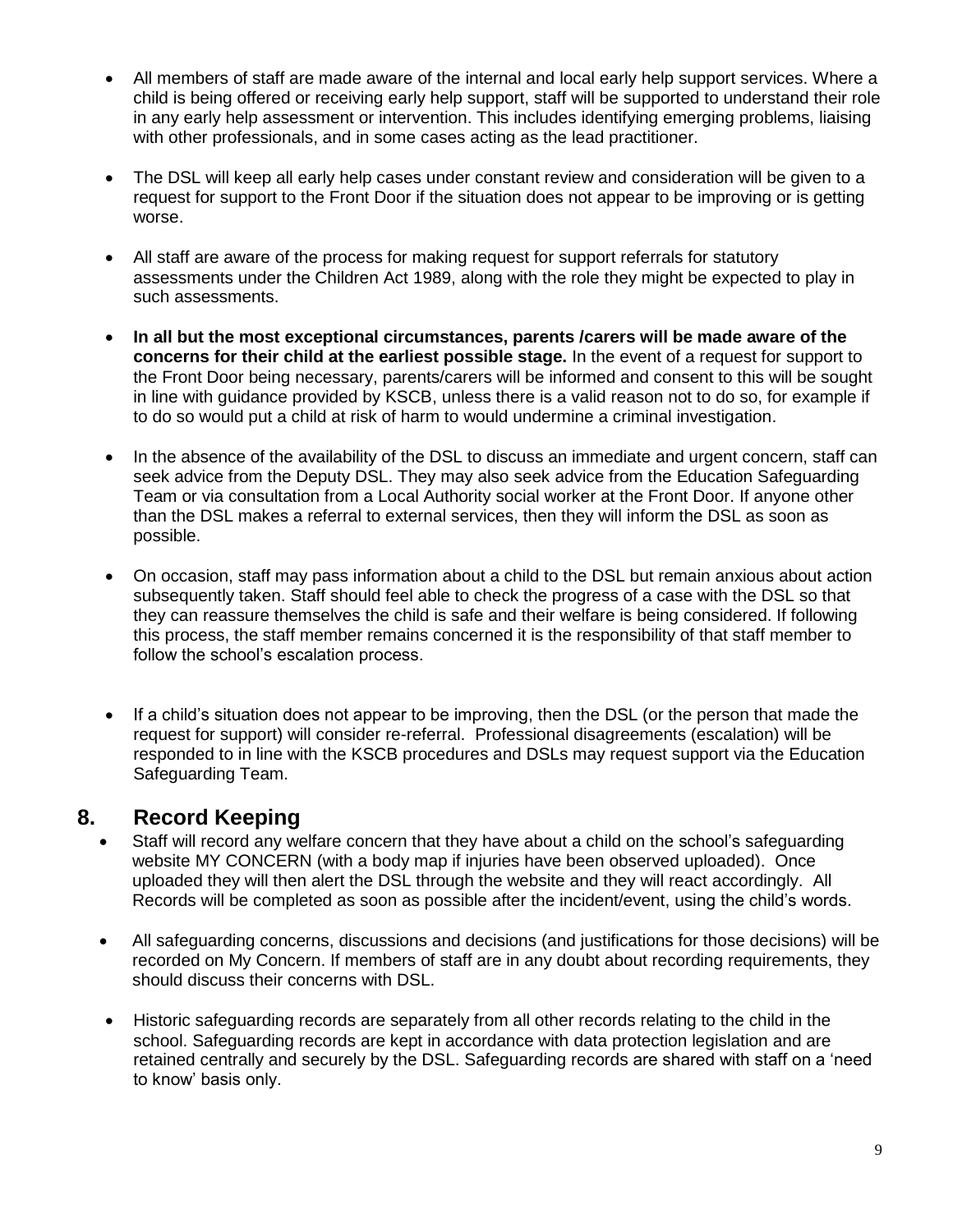- All safeguarding records will be transferred in accordance with data protection legislation to the child's subsequent school/setting, under confidential and separate cover. These will be given to the new DSL and a receipt of delivery will be obtained.
- Detailed guidance on Record Keeping is found in a separate document "Guidelines for Safeguarding Record Keeping in Schools"*.*
- The Head Teacher will be kept informed of any significant issues by the DSL.

## **9. Multi-agency Working**

• The Federation of Sibertswold Church of England Primary and Eythorne Elvington Community Primary Schools recognises and is committed to its responsibility to work with other professionals and agencies in line with statutory guidance (WTSC 2018)

Schools are not the investigating agency when there are child protection concerns We will however contribute to the investigation and assessment processes as required. The Federation of Sibertswold Church of England Primary and Eythorne Elvington Community Primary Schools recognises the importance of multi-agency working and will support attendance at relevant safeguarding meetings, including Child Protection Conferences, Core Groups, Strategy Meetings, Child in Need meetings or other early help multi-agency meetings.

 The School Leadership Team and DSL will work to establish strong and co-operative relationships with relevant professionals in other agencies.

## **10. Confidentiality and Information Sharing**

- The Federation of Sibertswold Church of England Primary and Eythorne Elvington Community Primary Schools recognises that all matters relating to child protection are confidential. The Head Teacher or DSL will only disclose information about a pupil to other members of staff on a 'need to know' basis.
- All members of staff must be aware that whilst they have duties to keep any information confidential, they also have a professional responsibility to share information with other agencies to safeguard children.
- All staff must be aware that they cannot promise a child to keep secrets which might compromise the child's safety or wellbeing.

## **11. Complaints**

- The school has a **Complaints Procedure** available to parents, pupils and members of staff and visitors who wish to report concerns. This can be found on the school's website: <https://www.sibertswold.kent.sch.uk/our-school/policies>
- All reported concerns will be taken seriously and considered within the relevant and appropriate process. Anything that constitutes an allegation against a member of staff or volunteer will be dealt with under the specific **Procedures for Managing Allegations against Staff policy.** This can be found on the school website:<https://www.sibertswold.kent.sch.uk/our-school/policies>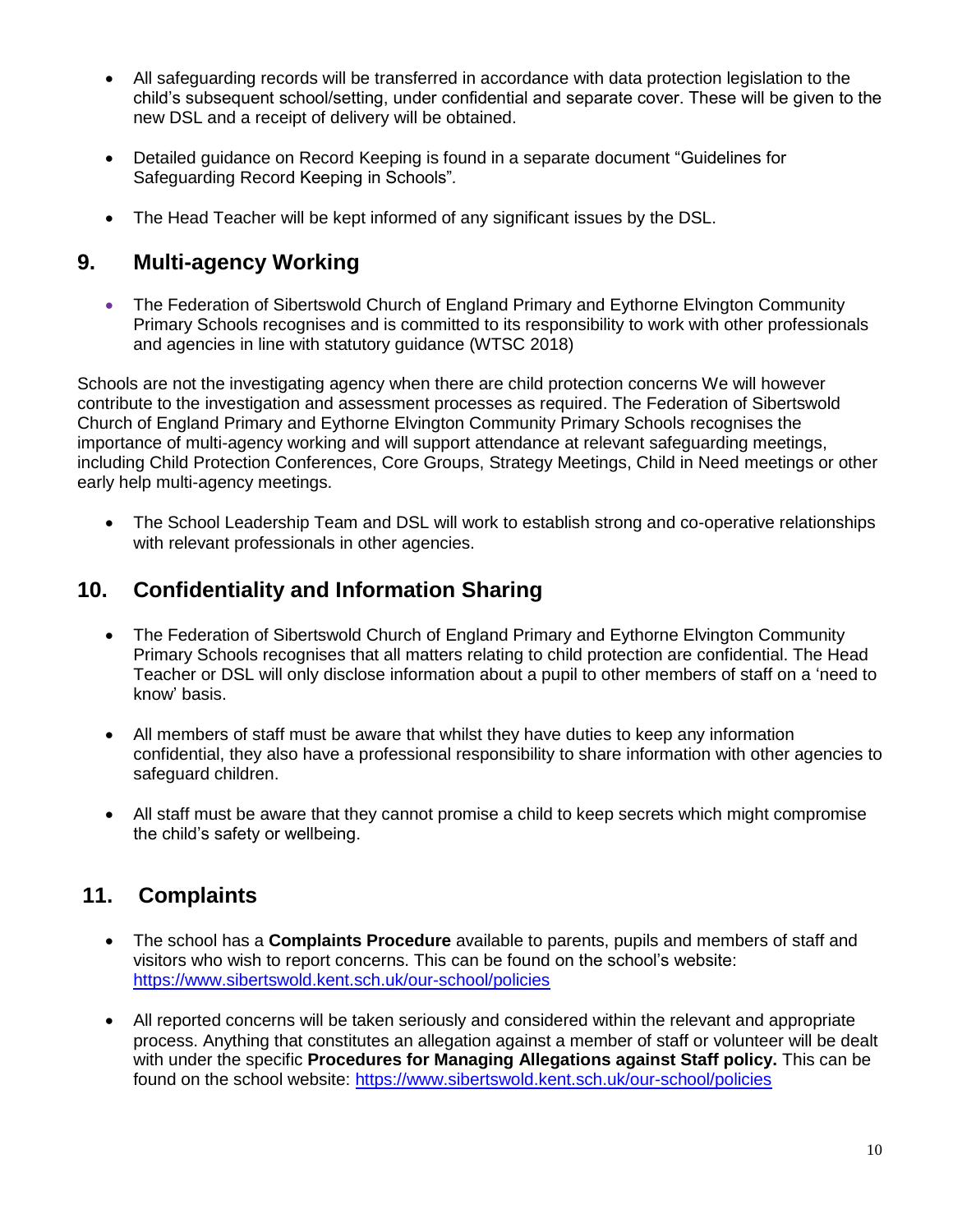## **12. Staff Induction, Awareness and Training**

- All members of staff have been provided with a copy of Part One of "*Keeping Children Safe in Education"* (2018) which covers Safeguarding information for all staff. School leaders will read the entire document. School leaders and all members of staff who work directly with children will access Annex A within Keeping Children Safe in Education 2018. Members of staff have signed to confirm that they have read and understood Part One and Annex A. The Single Central Record is kept in the Common Folder on the school's network.
- The DSL will ensure that all new staff and volunteers (including temporary staff) are aware of the school's internal safeguarding processes through MY CONCERN and train them accordingly.
- All staff members (including temporary staff) will receive training to ensure they are aware of a range of safeguarding issues.
- All staff members (including temporary staff) will receive regular safeguarding and child protection updates, at least annually.
- All staff members (including temporary staff) will be made aware of the schools expectations regarding safe and professional practice via the staff behaviour policy (or code of conduct) and Acceptable Use Policy.
- The DSL and Head Teacher will provide an annual report to the Governing Body detailing safeguarding training undertaken by all staff and will maintain up to date register of who has been trained.
- Although the school has a nominated lead for the governing body, Dominic Meehan, all members of the governing body will access appropriate safeguarding training which covers their specific strategic responsibilities on a regular basis.

## **13. Safe Working Practice**

- All members of staff are required to work within clear guidelines on Safe Working Practice / the school's Code of Conduct.
- Staff should be aware of the school's **Behaviour Management and Physical Intervention Policies***,* and any physical interventions must be in line with agreed policy and procedures.
- Staff should be particularly aware of the professional risks associated with the use of social media and electronic communication (email, mobile phones, texting, social network sites etc.) and should adhere to the school's online safety and Acceptable Use policies.

## **14. Staff Supervision and Support**

- Any member of staff affected by issues arising from concerns for children's welfare or safety can seek support from the DSL.
- The induction process will include familiarisation with child protection responsibilities and procedures to be followed if members of staff have any concerns about a child's safety or welfare.
- The school will provide appropriate supervision and support for all members of staff to ensure that: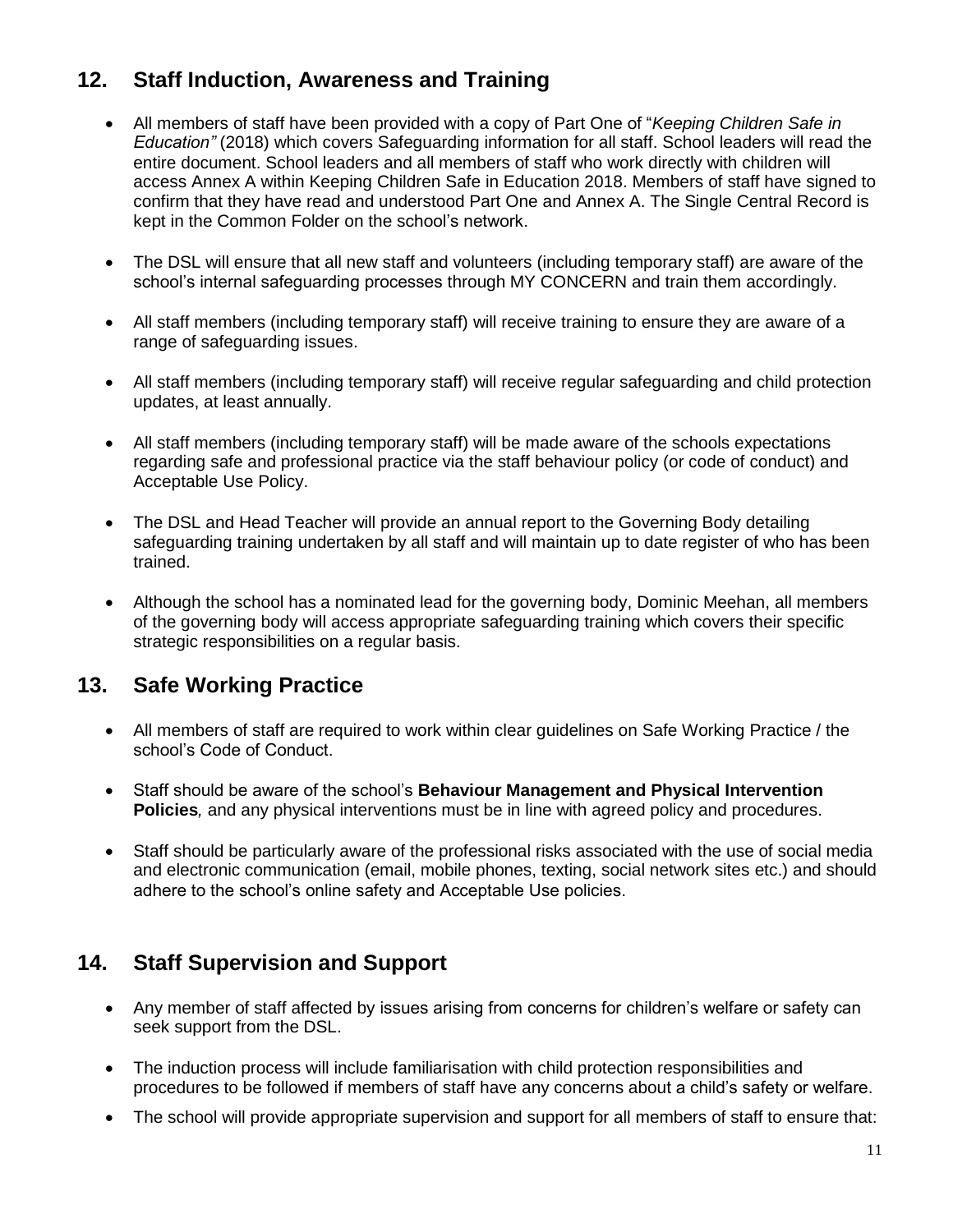- $\circ$  All staff are competent to carry out their responsibilities for safeguarding and promoting the welfare of children
- $\circ$  All staff will be supported by the DSL in their safeguarding role.
- $\circ$  All members of staff have regular reviews of their own practice to ensure they improve over time.

The DSL will also put staff in touch with outside agencies for professional support if they so wish. Staff can also approach organisations such as their Union, the Education Support Partnership or other similar organisations directly.

• The school will ensure that members of staff who are working within the foundation stage are provided with appropriate supervision in accordance with the statutory requirements of Early Years Foundation Stage (EYFS) 2017.

#### **15. Safer Recruitment**

- The Federation of Sibertswold Church of England Primary and Eythorne Elvington Community Primary Schools is committed to ensure that develop a safe culture and that all steps are taken to recruit staff and volunteers who are safe to work with our pupils and staff.
- The Governing Body and Leadership Team are responsible for ensuring that the school follows safe recruitment processes outlined within guidance.

The Federation of Sibertswold Church of England Primary and Eythorne Elvington Community Primary Schools is responsible for ensuring that the school maintains an accurate Single Central Record (SCR) in line with statutory guidance.

- The Governing Body will ensure that there is at least one of the persons who conducts an interview has completed safer recruitment training.
- We are also committed to supporting the statutory guidance from the Department for Education on the application of the Childcare (Disqualification) Regulations 2009 and related obligations under the Childcare Act 2006 in schools.
- We advise all staff to disclose any reason that may affect their suitability to work with children including convictions, cautions, court orders, cautions, reprimands and warnings.

## **16. Allegations Against Members of Staff and Volunteers**

- The Federation of Sibertswold Church of England Primary and Eythorne Elvington Community Primary Schools recognises that it is possible for staff and volunteers to behave in a way that might cause harm to children and takes seriously any allegation received. Such allegations should be referred immediately to the Head Teacher or deputy in their absence who will first contact the Local Authority Designated Officer (LADO) to agree further action to be taken in respect of the child and staff member. In the event of allegations of abuse being made against the head teacher then staff are advised that allegations should be reported to the Chair of Governors who will contact the LADO in the first instance.
- All staff and volunteers should feel able to raise concerns about poor or unsafe practice and such concerns will always be taken seriously by the senior leadership team.
- All members of staff are made aware of the school's Whistleblowing procedure and that it is a disciplinary offence not to report concerns about the conduct of a colleague that could place a child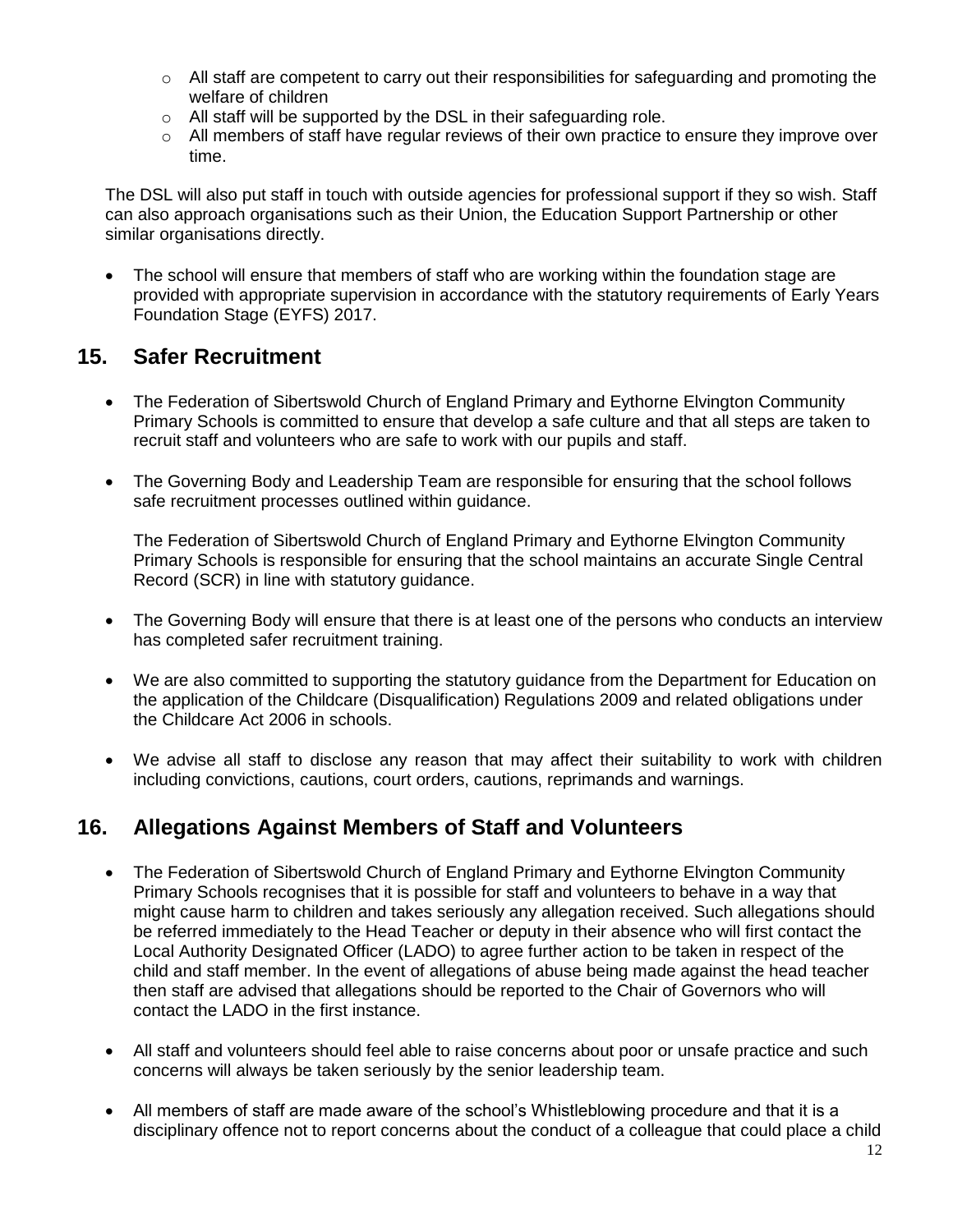at risk. Staff can also access the NSPCC whistleblowing helpline if they do not feel able to raise concerns regarding child protection failures internally. Staff can call: 0800 028 0285 (8:00 AM to 8:00 PM Monday to Friday) or email: [help@nspcc.org.uk](mailto:help@nspcc.org.uk)

 Sibertswold Church of England has a legal duty to refer to the Disclosure and Barring Service (DBS) anyone who has harmed, or poses a risk of harm, to a child, or if there is reason to believe the member of staff has committed one of a number of listed offences, and who has been removed from working (paid or unpaid) in regulated activity, or would have been removed had they not left. The DBS will consider whether to bar the person. If these circumstances arise in relation to a member of staff at our school, a referral will be made as soon as possible after the resignation or removal of the individual in accordance with advice from the LADO and/or Schools Personnel Service.

## **When in doubt – consult**

## **17. Peer on Peer Abuse**

- All members of staff at The Federation of Sibertswold Church of England Primary and Eythorne Elvington Community Primary Schools recognise that children are capable of abusing their peers. Peer on peer abuse can take many forms, including (but not limited to) bullying, cyberbullying, genderbased abuse, hazing (initiation type violence), sexually harmful behaviour and violence and 'sexting'. The setting is mindful that some potential issues may by be affected by the gender, age, ability and culture of those involved.
- The Federation of Sibertswold Church of England Primary and Eythorne Elvington Community Primary Schools believes that abuse is abuse and it will never be tolerated, dismissed or minimised. Any incidents of peer on peer abuse will be managed in the same way as any other child protection concern in accordance with Kent Safeguarding Children Board procedures.
- The school will respond to cases of "sexting" (or Youth Produced Sexual Imagery) in line with the UKCCIS ["Sexting in Schools and Colleges"](https://www.gov.uk/government/groups/uk-council-for-child-internet-safety-ukccis) guidance and [KSCB guidance.](http://www.kscb.org.uk/guidance/online-safety)
	- Further information in relation to the schools approach to "sexting" can be found in the settings online safety policy. [\(https://www.sibertswold.kent.sch.uk/our-school/policies](https://www.sibertswold.kent.sch.uk/our-school/policies)
- The Federation of Sibertswold Church of England Primary and Eythorne Elvington Community Primary Schools is aware of and will follow the KSCB procedures [\(www.kscb.org.uk\)](http://www.kscb.org.uk/) for supporting children who are at risk of harm as a result of their own behaviour.

## **18. Safeguarding Children with Special Educational Needs and Disabilities**

• The Federation of Sibertswold Church of England Primary and Eythorne Elvington Community Primary Schools acknowledges that children with special educational needs (SEN) and disabilities can face additional safeguarding challenges as they may have an impaired capacity to resist or avoid abuse.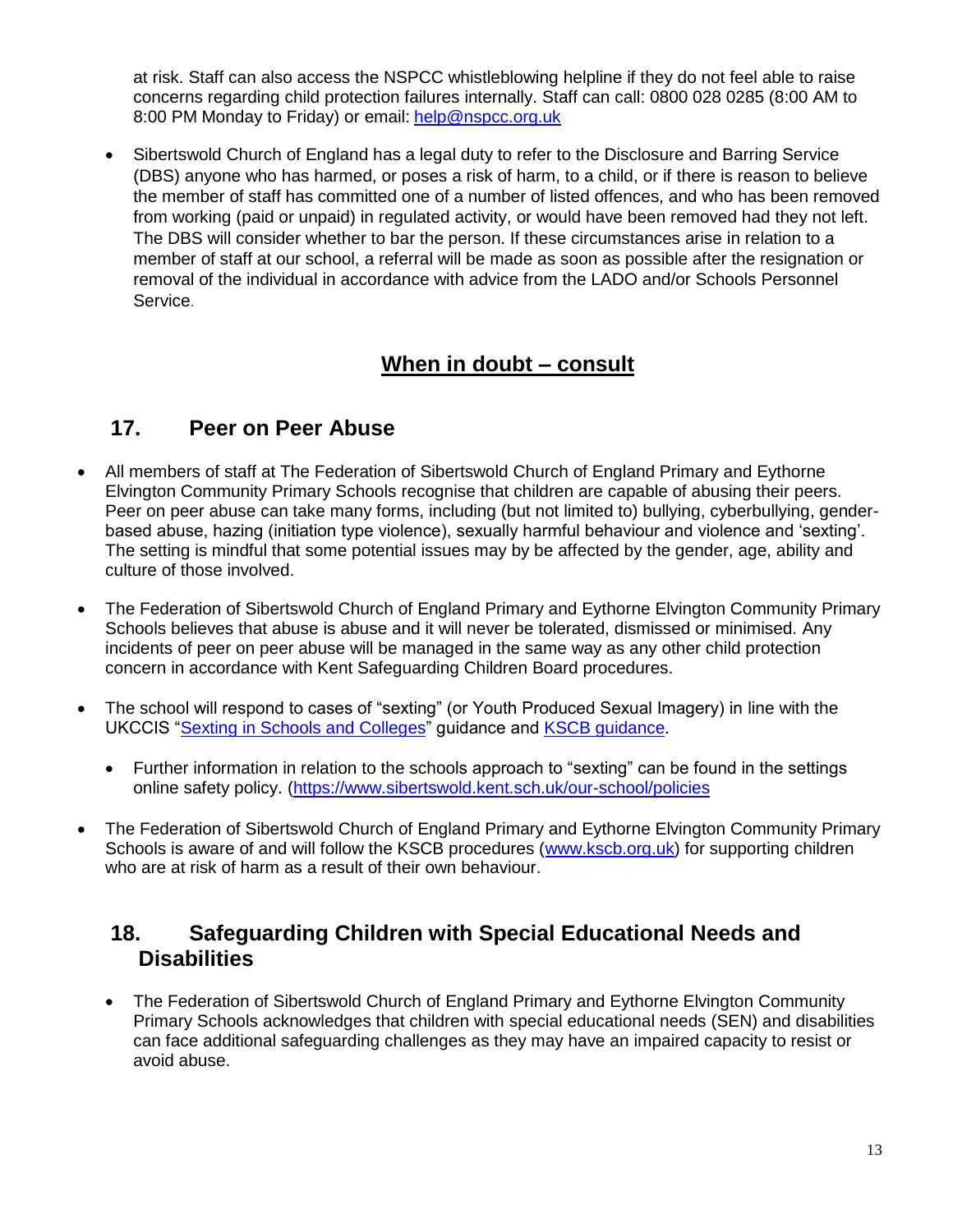- The Federation of Sibertswold Church of England Primary and Eythorne Elvington Community Primary Schools will ensure that children with SEN and disabilities, specifically those with communication difficulties will be supported to ensure that their voice is heard and acted upon.
- Members of staff are encouraged to be aware that children with SEN and disabilities can be disproportionally impacted by safeguarding concerns such as bullying. All members of staff will be encouraged to appropriately explore possible indicators of abuse such as behaviour/mood change or injuries and not to assume that they are related to the child's disability and be aware that children with SEN and disabilities may not always outwardly display indicators of abuse.

## **19. Online Safety**

- It is recognised by The Federation of Sibertswold Church of England Primary and Eythorne Elvington Community Primary Schools that the use of technology presents challenges and risks to children and adults both inside and outside of school.
- The DSL has overall responsibility for online safeguarding within the school.
- The Federation of Sibertswold Church of England Primary and Eythorne Elvington Community Primary Schools identifies that the issues can be broadly categorised into three areas of risk:
	- o **content:** being exposed to illegal, inappropriate or harmful material
	- o **contact:** being subjected to harmful online interaction with other users
	- o **conduct:** personal online behaviour that increases the likelihood of, or causes, harm.
- The DSL and leadership team have read annex C regarding Online Safety within 'Keeping Children Safe in Education' 2018.
- The Federation of Sibertswold Church of England Primary and Eythorne Elvington Community Primary Schools recognises the specific risks that can be posed by mobile phones and cameras and in accordance with KCSIE 2021 and EYFS 2017 has appropriate policies in place that are shared and understood by all members of the school community. Further information reading the specific approaches relating to this can be found in the schools **Online Safety Policy**, **Acceptable Use Policy** and **Image Use Policy** which can be found on the school network and on the school's website: <https://www.sibertswold.kent.sch.uk/our-school/policies>
- The Federation of Sibertswold Church of England Primary and Eythorne Elvington Community Primary Schools will ensure that appropriate filtering and monitoring systems are in place when pupils and staff access school systems and internet provision.
- The Federation of Sibertswold Church of England Primary and Eythorne Elvington Community Primary Schools acknowledges that whilst filtering and monitoring is an important part of schools online safety responsibilities, it is only one part of our approach to online safety. Pupils and adults may have access to systems external to the school control such as mobile phones and other internet enabled devices and technology and where concerns are identified appropriate action will be taken.
- The Federation of Sibertswold Church of England Primary and Eythorne Elvington Community Primary Schools will ensure a comprehensive whole school curriculum response is in place to enable all pupils to learn about and manage online risks effectively and will support parents and the wider school community (including all members of staff) to become aware and alert to the need to keep children safe online.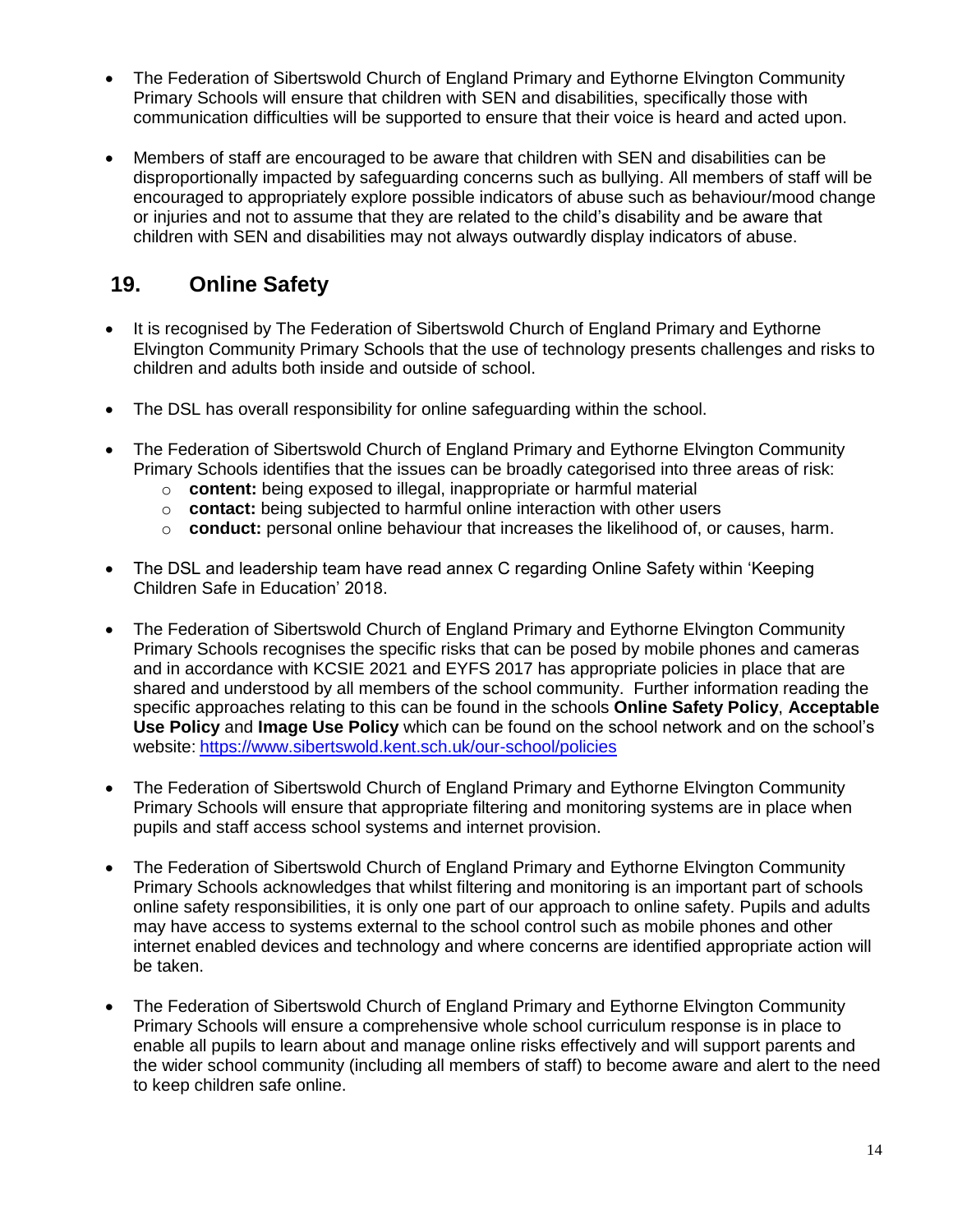## **20. Curriculum and Staying Safe**

- We recognise that schools play an essential role in helping children to understand and identify the parameters of what is appropriate child and adult behaviour; what is 'safe'; to recognise when they and others close to them are not safe; and how to seek advice and support when they are concerned.
- Our curriculum provides opportunities for increasing self-awareness, self-esteem, social and emotional understanding, assertiveness and decision making so that students have a range of contacts and strategies to ensure their own protection and that of others. Online safety is integrated into the curriculum.
- Our school systems support children to talk to a range of staff. Children will be listened to and heard and their concerns will be taken seriously and acted upon as appropriate.

## **21. The Use of School Premises by Other Organisations**

- Where services or activities are provided separately by another body using the school premises, the Head Teacher and Governing Body will seek written assurance that the organisation concerned has appropriate policies and procedures in place with regard to safeguarding children and child protection and that relevant safeguarding checks have been made in respect of staff and volunteers.
- If this assurance is not achieved then an application to use premises will be refused.

## **22. Security**

- All members of staff have a responsibility for maintaining awareness of buildings and grounds security and for reporting concerns that may come to light.
- Appropriate checks will be undertaken in respect of visitors and volunteers coming into school as outlined within guidance. Visitors will be expected to sign in and out via the office visitors log and to display a visitors badge whilst on school site. Any individual who is not known or identifiable should be challenged for clarification and reassurance.
- The school will not accept the behaviour of any individual (parent or other) that threatens school security or leads others (child or adult) to feel unsafe. Such behaviour will be treated as a serious concern and may result in a decision to refuse access for that individual to the school site.

## **23. Monitoring and Review**

- All school staff (including temporary staff and volunteers) will have access to a copy of this policy. The policy will also be available to parents/carers.
- The policy forms part of our school development plan and will be reviewed annually.

## **24. Local Support**

 All members of staff in The Federation of Sibertswold Church of England Primary and Eythorne Elvington Community Primary Schools are made aware of local support available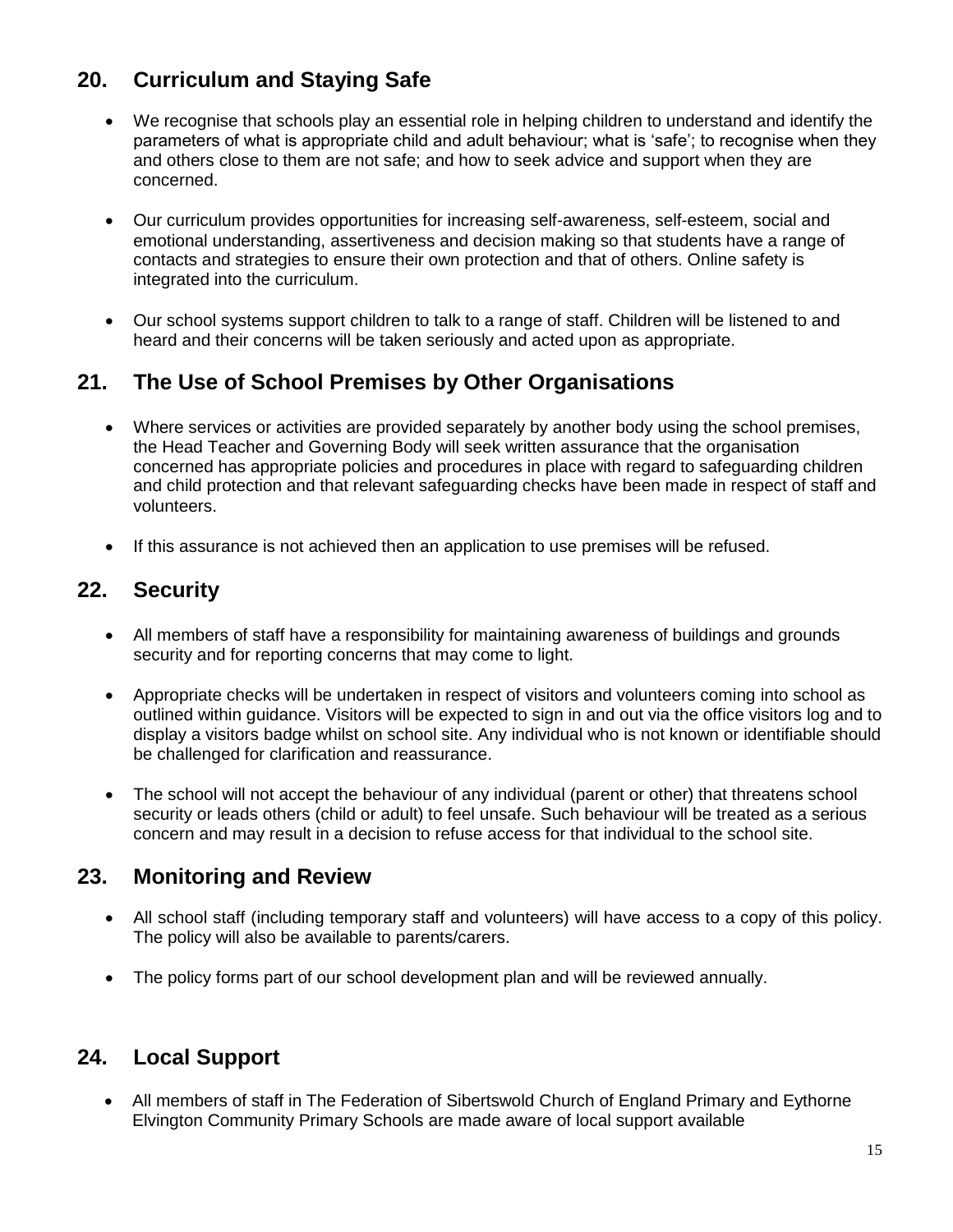- o **Contact details for Area Safeguarding Adviser (Education Safeguarding Team)**
	- [www.kelsi.org.uk/support-for-children-and-young-people/child-protection-and](http://www.kelsi.org.uk/support-for-children-and-young-people/child-protection-and-safeguarding/safeguarding-contacts)[safeguarding/safeguarding-contacts](http://www.kelsi.org.uk/support-for-children-and-young-people/child-protection-and-safeguarding/safeguarding-contacts)
	- See also latest newsletter on the noticeboard in the staffroom.

#### o **Contact details for Online Safety in the Education Safeguarding Team**

- Rebecca Avery, Education Safeguarding Adviser (Online Protection):
- **Ashley Assiter, e-Safety Development Officer**
- 03000 415797
- **[esafetyofficer@kent.gov.uk](mailto:esafetyofficer@kent.gov.uk)** (non-urgent issues only)

#### o **Contact details for the LADO**

- **Telephone: 03000 410888**
- **Email: [kentchildrenslado@kent.gov.uk](mailto:kentchildrenslado@kent.gov.uk)**

#### o **Childrens Social Work Services**

- Central Duty Team: 03000 411111
- Out of Hours Number: 03000 419191

#### o **Kent Police**

**101** (or 999 if there is an immediate risk of harm)

#### o **Kent Safeguarding Children Board (KSCB)**

- **[kscb@kent.gov.uk](mailto:kscb@kent.gov.uk)**
- 03000 421126

## **25. National Support**

#### **Support for staff**

- Education Support Partnership: [www.educationsupportpartnership.org.uk](http://www.educationsupportpartnership.org.uk/)
- Professional Online Safety Helpline: [www.saferinternet.org.uk/helpline](http://www.saferinternet.org.uk/helpline)

#### **Support for Pupils**

- NSPCC: [www.nspcc.org.uk](http://www.nspcc.org.uk/)
- ChildLine: [www.childline.org.uk](http://www.childline.org.uk/)
- Papyrus: [www.papyrus-uk.org](http://www.papyrus-uk.org/)
- Young Minds: [www.youngminds.org.uk](http://www.youngminds.org.uk/)
- The Mix: [www.themix.org.uk](http://www.themix.org.uk/)

#### **Support for adults**

- Family Lives: [www.familylives.org.uk](http://www.familylives.org.uk/)
- Crime Stoppers: [www.crimestoppers-uk.org](http://www.crimestoppers-uk.org/)
- Victim Support: [www.victimsupport.org.uk](http://www.victimsupport.org.uk/)
- Kidscape: [www.kidscape.org.uk](http://www.kidscape.org.uk/)
- The Samaritans: [www.samaritans.org](http://www.samaritans.org/)
- Mind: [www.mind.org.uk](http://www.mind.org.uk/)
- NAPAC (National Association for People Abused in Childhood): [napac.org.uk](https://napac.org.uk/)
- MOSAC: [www.mosac.org.uk](http://www.mosac.org.uk/)
- Action Fraud: [www.actionfraud.police.uk](http://www.actionfraud.police.uk/)